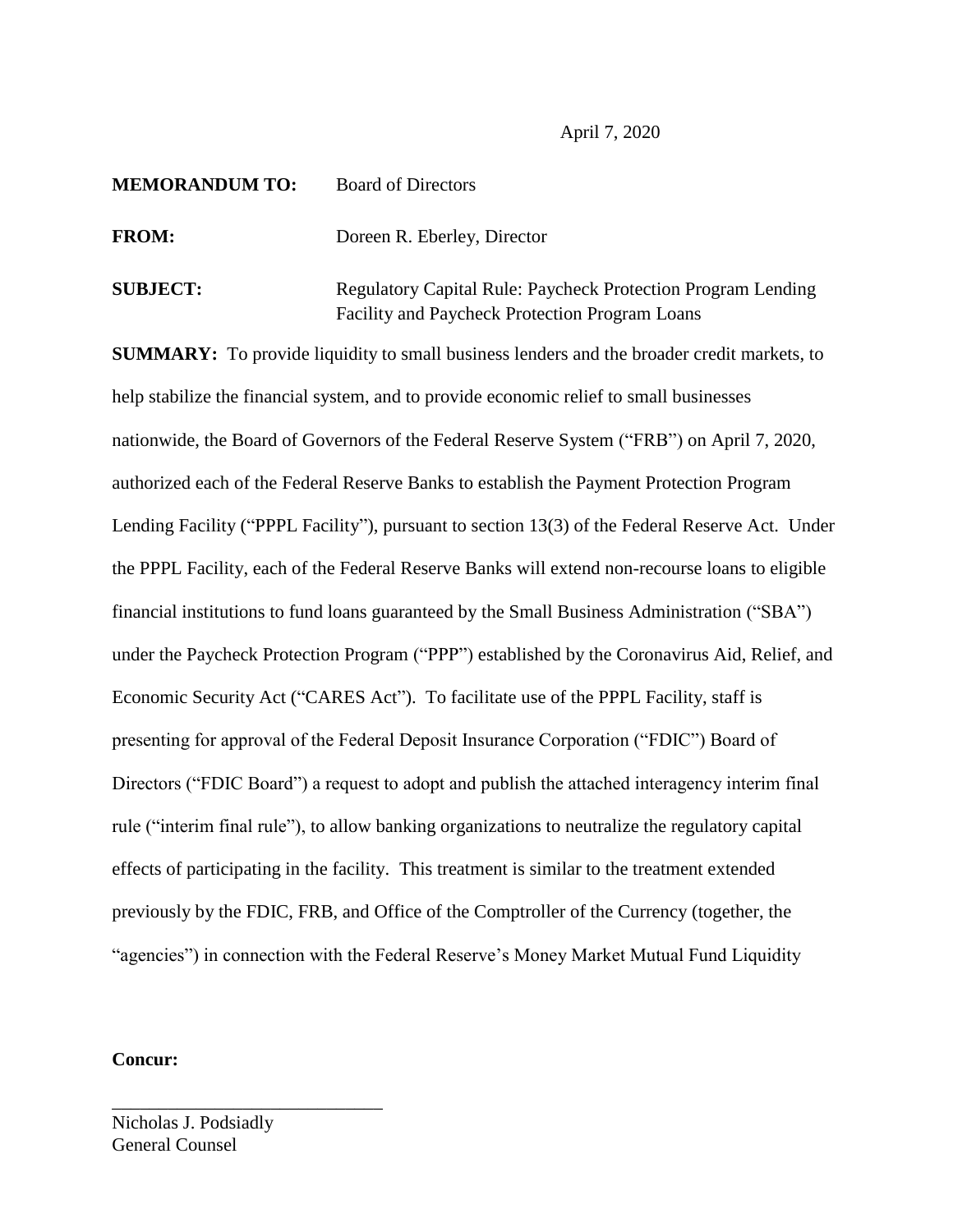Facility. In addition, as mandated by section 1102 of the CARES Act, loans originated under the SBA's PPP will receive a zero percent risk weight under the agencies' capital rules.

**Recommendation:** Staff requests that the FDIC Board approve this interagency interim final rule and authorize its publication in the *Federal Register* with an immediate effective date and with a comment period deadline of 30 days after the date of *Federal Register* publication.

# **Discussion:**

#### **I. Background**

The spread of the coronavirus disease 2019 ("COVID-19") has slowed economic activity in many countries, including the United States. Financial conditions have tightened markedly, and the cost of credit has risen for most borrowers. Small businesses are acutely impacted by the COVID-19 pandemic. As millions of Americans have been ordered to stay home, severely reducing their ability to engage in normal commerce, revenue streams for many small businesses have collapsed. This has resulted in severe liquidity constraints at small businesses and forced many small businesses to close temporarily or furlough employees. Continued access to financing will be crucial for small businesses to weather economic disruptions caused by COVID-19 and, ultimately, to help restore economic activity.

As part of the CARES Act and in recognition of the exigent circumstances faced by small businesses, Congress created the PPP. PPP covered loans are fully guaranteed as to principal and accrued interest by the SBA, the amount of each being determined at the time the guarantee is exercised. As a general matter, the SBA guarantees are backed by the full faith and credit of the U.S. Government. PPP covered loans also afford borrowers forgiveness up to the principal amount of the PPP covered loan, if the proceeds of the PPP covered loan are used for certain

2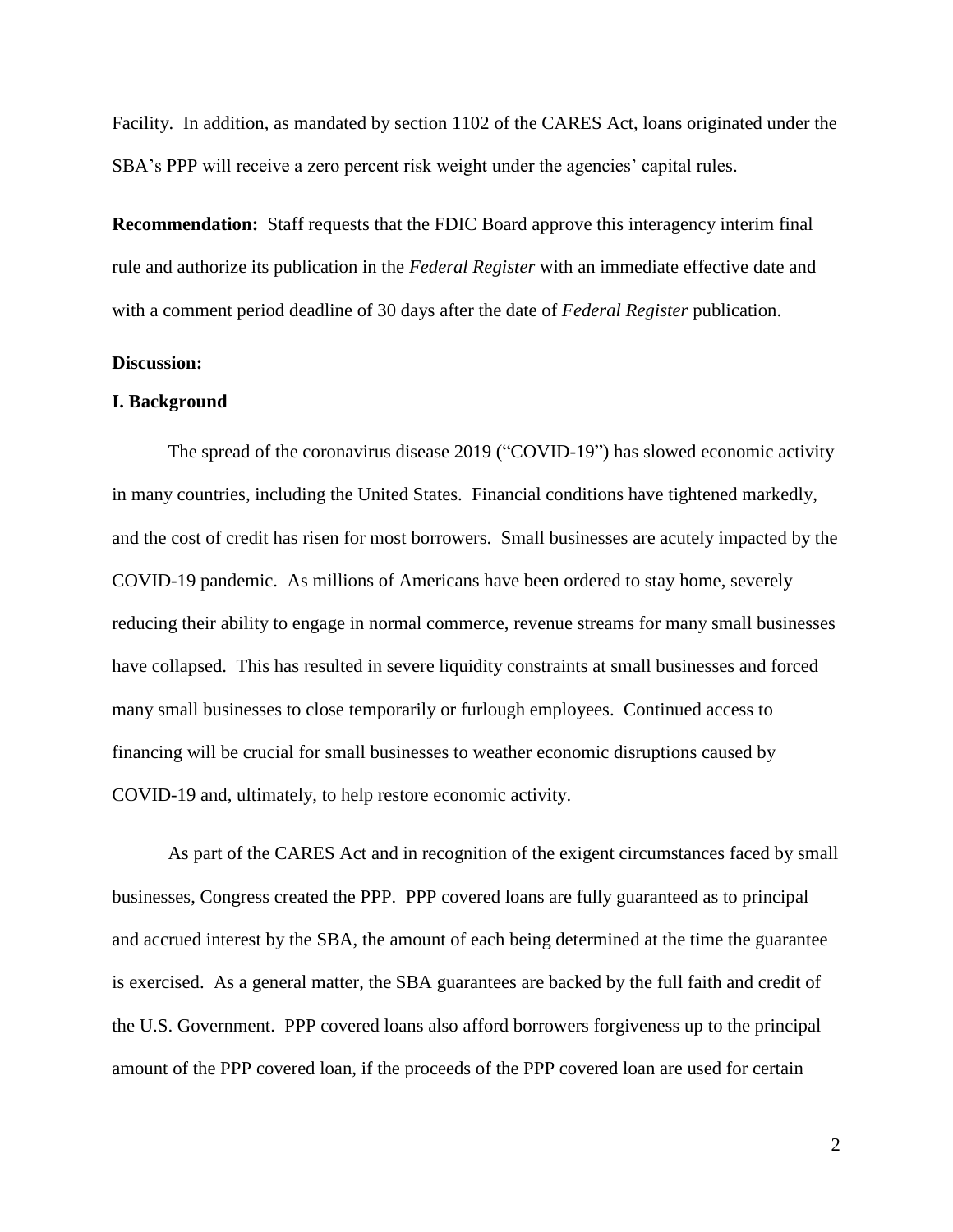expenses. The SBA reimburses PPP lenders for any amount of a PPP covered loan that is forgiven. PPP lenders are not held liable for any representations made by PPP borrowers in connection with a borrower's request for PPP covered loan forgiveness.

Under the PPP, eligible borrowers generally include businesses with fewer than 500 employees or that are otherwise considered by the SBA to be small, including individuals operating sole proprietorships or acting as independent contractors, certain franchisees, nonprofit corporations, veterans organizations, and Tribal businesses.<sup>1</sup> The loan amount under the PPP would be limited to the lesser of \$10 million and 250 percent of a borrower's average monthly payroll costs.<sup>2</sup>

In order to provide liquidity to small business lenders and the broader credit markets, and to help stabilize the financial system, on April 7, 2020, the FRB, with approval of the Secretary of the Treasury, authorized each of the Federal Reserve Banks to extend credit under the PPPL Facility, pursuant to section 13(3) of the Federal Reserve Act.<sup>3</sup> Under the PPPL Facility, each of the Federal Reserve Banks will extend non-recourse loans to institutions that are eligible to make PPP covered loans, including depository institutions subject to the agencies' capital rule.<sup>4</sup> Under the PPPL Facility, only PPP covered loans that are guaranteed by the SBA under the PPP with respect to both principal and interest and that are originated by an eligible institution may be pledged as collateral to the Federal Reserve Banks (eligible collateral).

l

<sup>&</sup>lt;sup>1</sup> For more information on the PPP, see [https://www.sba.gov/funding](https://www.sba.gov/funding-programs/loans/coronavirus-relief-options/paycheck-protection-program-ppp)[programs/loans/coronavirus-relief-options/paycheck-protection-program-ppp.](https://www.sba.gov/funding-programs/loans/coronavirus-relief-options/paycheck-protection-program-ppp) 2 Id.

 $3$  12 U.S.C. § 343(3).

 $4 \text{ See } 12 \text{ CFR part } 3 \text{ (OCC)}$ ; 12 CFR part 217 (FRB); 12 CFR part 324 (FDIC).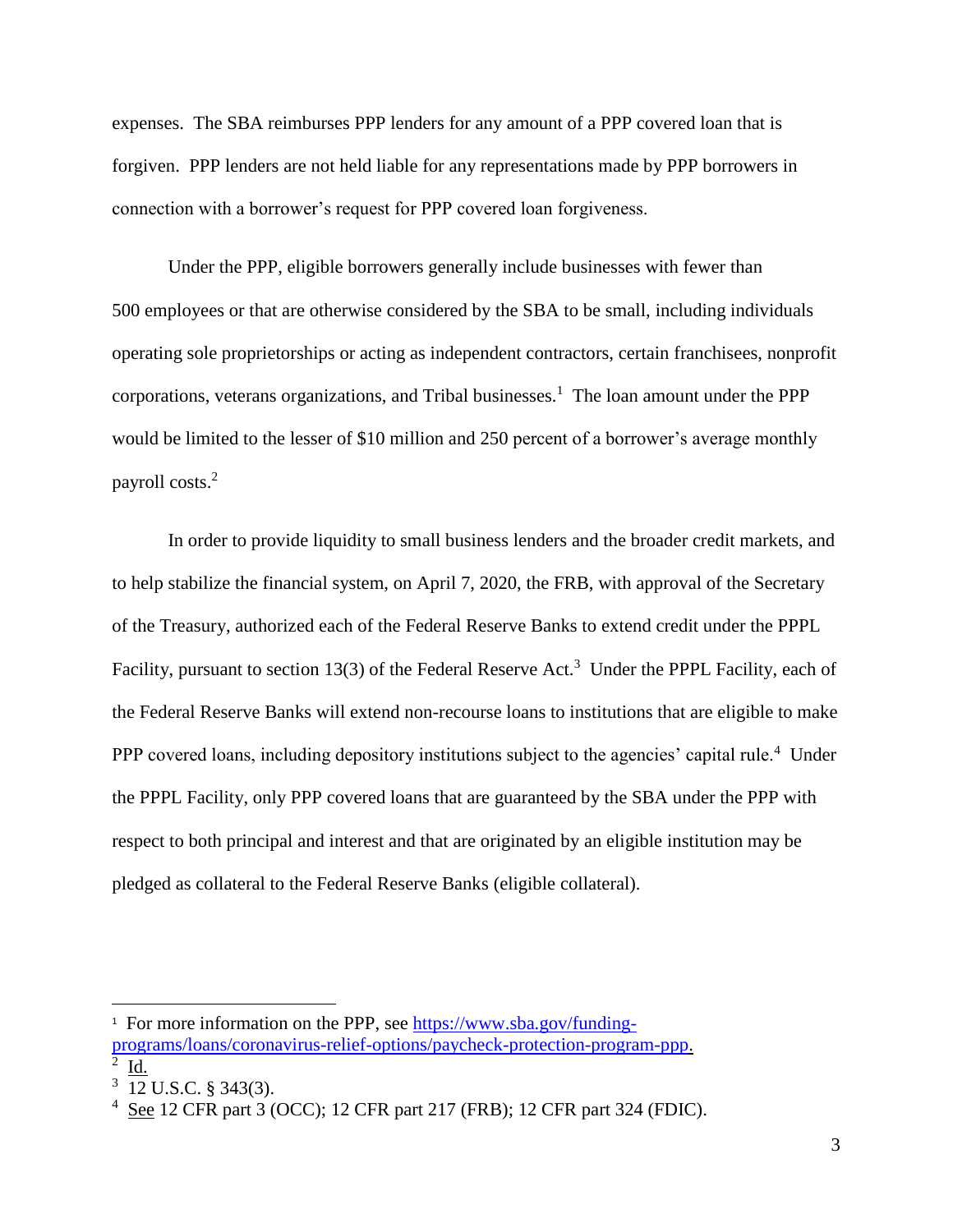To facilitate the use of this facility, the interim final rule would allow banking organizations to neutralize the regulatory capital effects of loans pledged to the PPPL Facility. This relief, which applies to both risk-based and leverage capital ratios, including the community bank leverage ratio, is consistent with the treatment that the agencies previously provided to banking organizations to facilitate use of the Federal Reserve's Money Market Mutual Fund Liquidity Facility.<sup>5</sup>

## **II. The Interim Final Rule**

l

#### *A. Regulatory capital treatment of PPPL Facility exposures*

The agencies' capital rule requires banking organizations to comply with risk-based and leverage capital requirements, which are expressed as a ratio of regulatory capital to assets and certain other exposures. Risk-based capital requirements are based on risk-weighted assets, whereas leverage capital requirements are based on a measure of average total consolidated assets or total leverage exposure. Participation in the PPPL Facility will affect the balance sheet of an eligible banking organization because, as a function of participating in the PPPL Facility, the banking organization must originate and hold PPP covered loans (that is, assets that are eligible collateral pledged to the Federal Reserve Banks) on its balance sheet.<sup>6</sup> As a result, an

<sup>&</sup>lt;sup>5</sup> See Regulatory Capital Rule: Money Market Mutual Fund Liquidity Facility, 80 FR 16232 (March 23, 2020). This treatment also is consistent with relief provided in connection with the Asset-Backed Commercial Paper Money Market Mutual Fund Facility in 2008, 73 Fed. Reg. 55706 (Sept. 26, 2008).

<sup>&</sup>lt;sup>6</sup> Under the Small Business Administration's the interim final rule, a lender may request that the Small Business Administration purchase the expected forgiveness amount of a PPP covered loan or pool of PPP covered loans at the end of week seven of the covered period. *See* Interim Final Rule "Business Loan Program Temporary Changes; Paycheck Protection Program," [https://www.sba.gov/sites/default/files/2020-04/PPP--IFRN%20FINAL\\_0.pdf.](https://www.sba.gov/sites/default/files/2020-04/PPP--IFRN%20FINAL_0.pdf)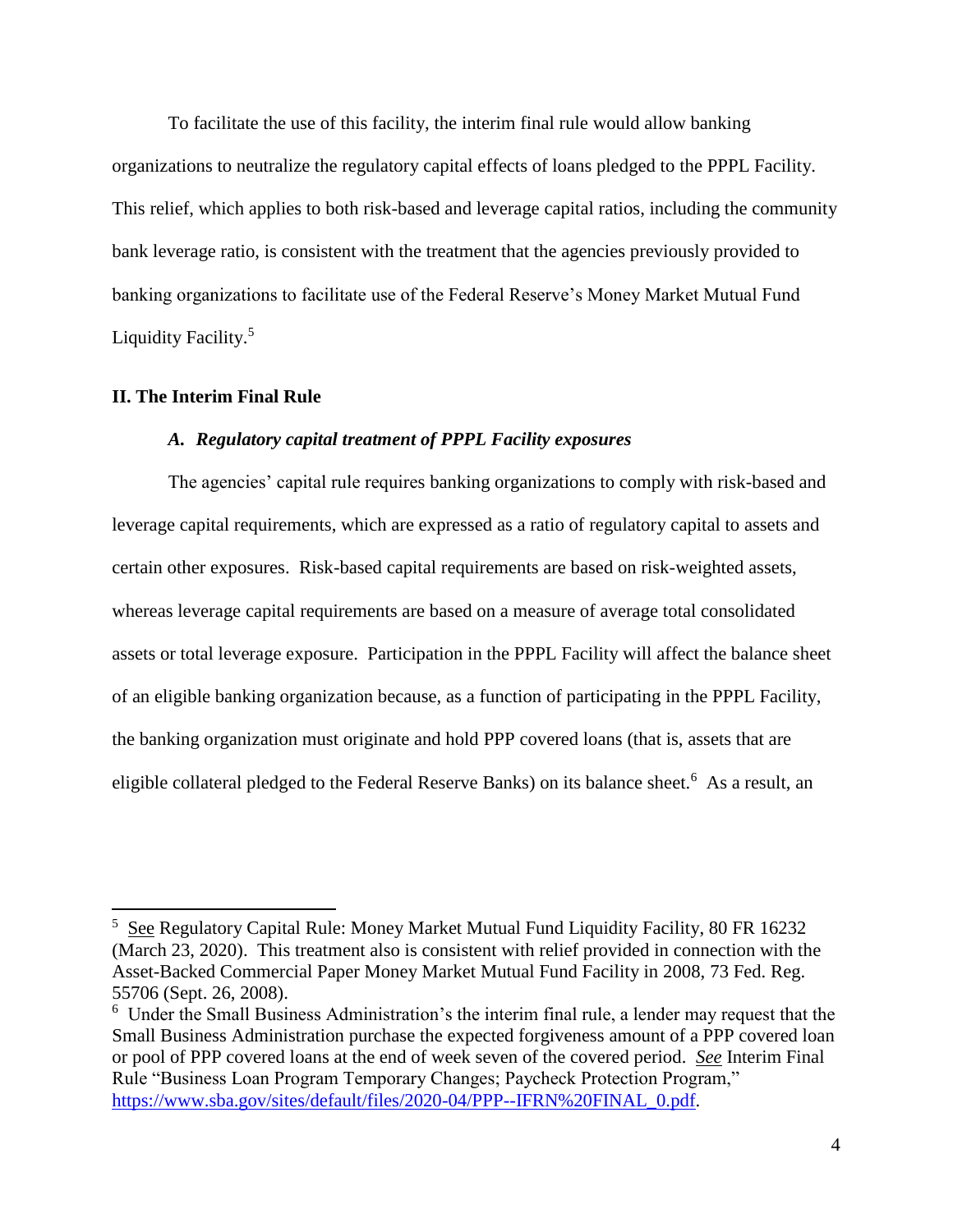eligible banking organization that participates in the PPPL Facility could potentially be subject to increased regulatory capital requirements.

The regulatory capital requirements for PPP covered loans pledged by a banking organization to a Federal Reserve Bank as part of the PPPL Facility do not reflect the substantial protections from risk provided to the banking organization by the facility. Because of the nonrecourse nature of the Federal Reserve's extension of credit to the banking organization, the banking organization is not exposed to credit or market risk from the pledged PPP covered loans. Therefore, staff of the agencies believe that it would be appropriate to exclude the effects of these pledged PPP covered loans from the banking organization's regulatory capital.<sup>7</sup>

Specifically, the interim final rule would permit banking organizations to exclude exposures pledged as collateral to the PPPL Facility from a banking organization's total leverage exposure, average total consolidated assets, advanced approaches-total risk-weighted assets, and standardized total risk-weighted assets, as applicable.<sup>8</sup>

#### *B. Regulatory capital treatment of PPP covered loans*

The agencies' capital rule requires a banking organization to apply a zero percent risk weight to the portion of exposures that is unconditionally guaranteed by a U.S. government agency for purposes of the banking organization's risk-based capital requirements.<sup>9</sup> Section 1102 of the CARES Act requires banking organizations to apply a zero percent risk weight to PPP covered loans. Accordingly, and consistent with section 1102 of the CARES Act, the interim final rule would amend the capital rule to clarify that PPP covered loans originated by a

l

 $7$  This includes covered PPP loans originated beginning on April 3, 2020, and pledged to the Federal Reserve Banks in connection with this facility.

<sup>&</sup>lt;sup>8</sup> This treatment would extend to the community bank leverage ratio.

<sup>9</sup> *See* 12 CFR 3.32(a)(1) (OCC); 12 CFR 217.32(a)(1) (FRB); 12 CFR 324.32(a)(1) (FDIC).